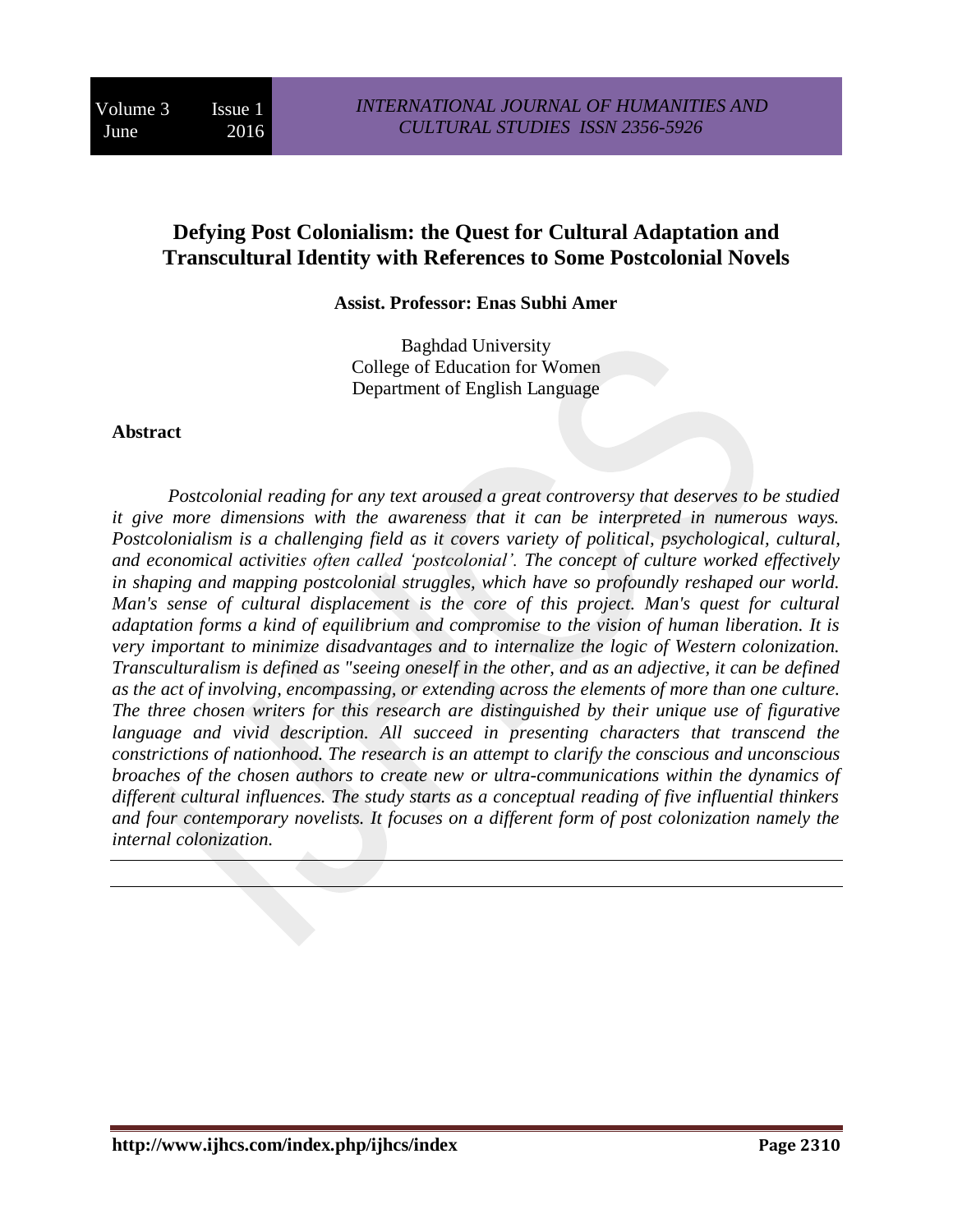The literature of different nations such as Australia, African countries, India, and the Arab countries have been called 'postcolonial' though they differ in the appropriate way of reading them.<sup>1</sup>. The hyphen distinguishes post-colonial studies as a historical field from the postcolonial theory. While the postcolonial theory has tended to focus on the cultural production of such communities, it is becoming widely used in historical, political, sociological, and economic analyses, as these disciplines continue to engage with the impact of European imperialism upon World societies<sup>2</sup>.

Post modernism indicates the absence of any certainty and it opposes the fixed principles of meaning and value. Defying post colonialism is the resistance to the colonial power and addresses; it gives voice to the minorities who were historically silenced. The ideas of post – modernism and post colonialism complement each other, the first one question the way the truth has been told and the second allows someone else to tell  $it<sup>3</sup>$ 

The term 'culture' appeared first in its current sense in Europe in the eighteenth century, to connote a process of cultivation or improvement. In his book Culture and Imperialism, Edward Said has emphasized the role of culture as "it means all those practices, like the arts of description, communication, and representations, that have relative autonomy from economic, social, and political realms…second…culture is a concept that includes a refining and elevating element...Culture in this sense is a source of identity"<sup>4</sup>.

The word identity is defined as the set of personal and behavioral characteristics which identify an individual as a member of a certain group. By residing on culture, people distinguish themselves from other groups and form their understanding and desire for belonging to a particular community<sup>5</sup>. Yet as a concept, the word 'identity' is paradoxical in itself, meaning both sameness and distinctiveness. It is never a finish thing, Stuart Hall claimed that it always remains incomplete; is always 'in process', and always "constituted within, not outside, representation<sup>6</sup>. In this Jung states it beautifully that 'the loss is always and everywhere even among the civilized a moral catastrophe<sup>7</sup>.

According to Lamberto Tassinari (the director of Vice Versa: a transcultural departure magazine in Montreal, Canada) transculturalism is unlike multiculturalism, which is based on the reinforcement of past cultural heritages, it is based on the boundaries and opposes the singular traditional cultures that evolved from the nation-state<sup>8</sup>. Transcultural literature is the kind of literature that is found to make the "departure out of and from their national, linguistic, ethnic, or cultural boundaries"<sup>9</sup>. In their work, transcultural Writers and Novels in the age of Global Mobility, search for new border-crossing imaginaries or re-establish alternative fantastical homelands. Edward Said advocates in one of his interviews, that multiculturalism as an element of strength:

There has to be an understanding, finally, that there is no political or national grouping that homogenous. Everything we are talking about is mixed, we deal in a world of interdependent, mongrelized societies. They are hybrids, they are impure... to me is a virtue.<sup>10</sup>

However post modernists attempt to "unmask authority" in general while postcolonial writers attempt to "unmask European authority"<sup>11</sup> only. Language is the main device through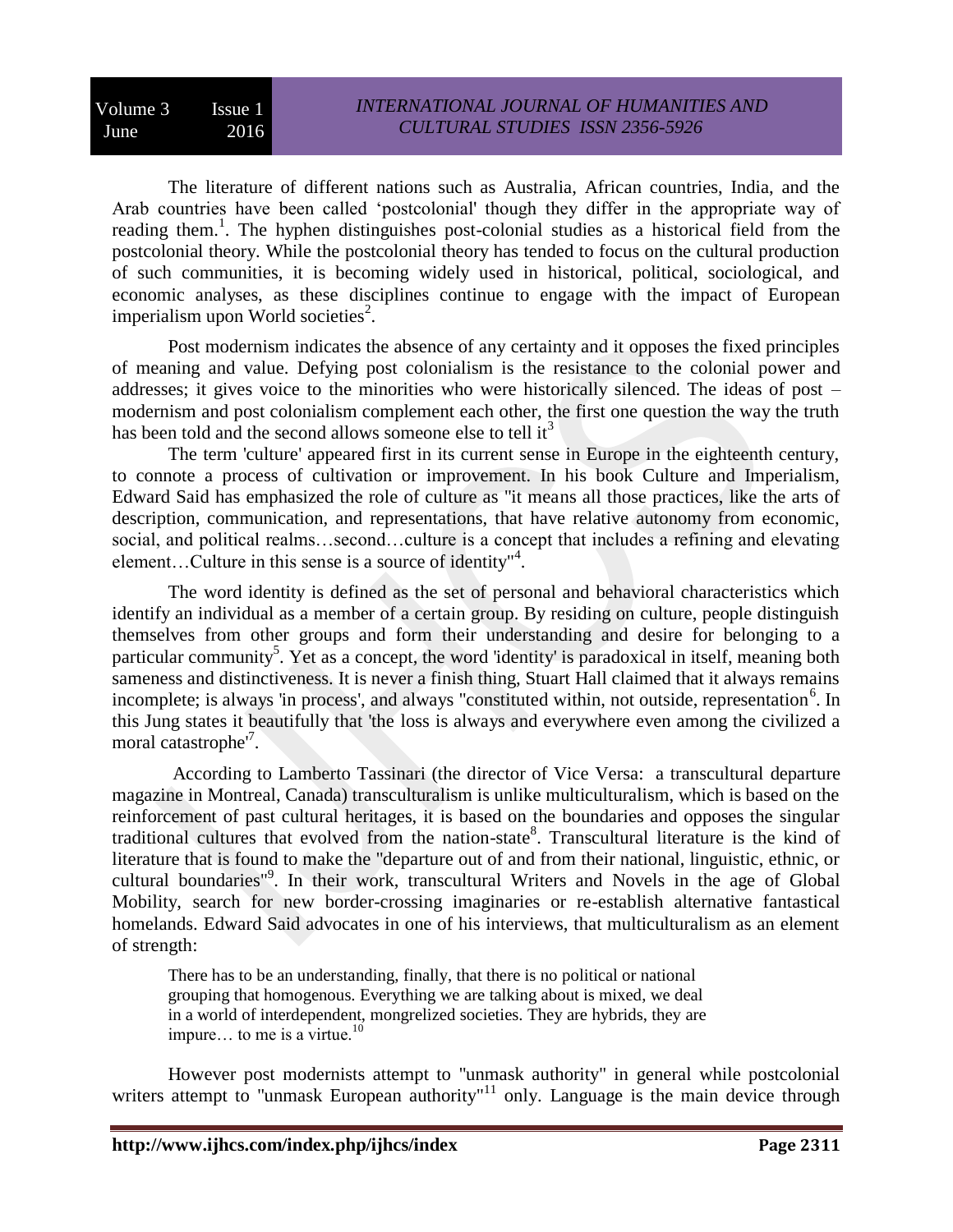which both movements try to achieve their goals. The importance of reading for a post colonial writer lies in the universal quest for humanity to free themselves as Salman Rushdie puts it nicely "There should be a process of making the self-free"<sup>12</sup>. Post colonial literature tries to reestablish a unique identity away from the subjection to the colonial authority and power, moreover, it attempt to bring the marginal to the center. As the post colonial thinker, Bell Hooks states that "Marginality is the site of power, of authority and of creativity where we recover ourselves, where we meet in solidarity to erase the category colonized / colonizer. Marginality is [the site] of resistance. To that space we have to be as liberators"<sup>13</sup>.

The impact of this kind of literature cannot be controlled by the limits of time and place; it seems to be universal and helps to unify humans of different nationalities. Post colonial thinkers action and reaction took different shapes, approaches, and phases. Their writings cannot be possibly studied outside its social, historical or political contexts. The novels of the chosen writers are responsive; they are usually an examination, analysis, illustration or diagnosis of their social, political, or historical events.

It is important then to first examine the point of views of five influential thinkers in the field of postcolonial theory namely: Frantz Fanon, Edward Said, Homi Bhabha, Gayatri Chakravorty Spivak, and Salman Rushdie, whose critical studies and contribution to the field of post colonialism have established them as outstanding theoreticians of a wide range of issues, such as identity, nationalism, black consciousness, the role of violence in the struggle for decolonization and language as an index of power. The purpose of presenting their broaches is not a historical survey, but for the purpose of asserting and grounding the points of view in this research. Their work is influential for fields like philosophy, politics, culture, and gender studies. Firstly *Black Skin, White Masks* (1952) and *The Wretched of the Earth* (1961) are Fanon's two books in which he states his anti-colonial revolutionary thoughts. In the first one, he explains the consequences of identity formation for those colonized subjects doomed to hold a traumatic belief in their own inferiority. Colonization for Frantz Fanon is an act of dehumanization:

Western bourgeois racial prejudice as regards the nigger and the Arab is a racism of contempt; it is a racism which minimizes what it hates. Bourgeois ideology, however, which is the proclamation of an essential equality between men, manages to appear logical in its own eyes by inviting the sub-men to become human, and to take as their prototype Western humanity as incarnated in the Western bourgeoisie. $^{14}$ 

While he declares that the end of colonization does not mean just political and economic change, but a psychological too. In his book *Beginning Postcoloniaism*, John McLeod explained that Colonialism could be destroyed only when this prevailed way of thinking about a fixed static<sup>15</sup>. Fanon writes:

While I was forgetting, forgiving, and wanting only to love, my message was flung back in my face like a slap. The white world, the only honorable one, barred me from all participation. A man was expected to behave like a man. I was expected to behave like a black man—or at least like a nigger. I shouted a greeting to the world and the world slashed away my joy. I was told to stay within bounds, to go back where I belonged.<sup>16</sup>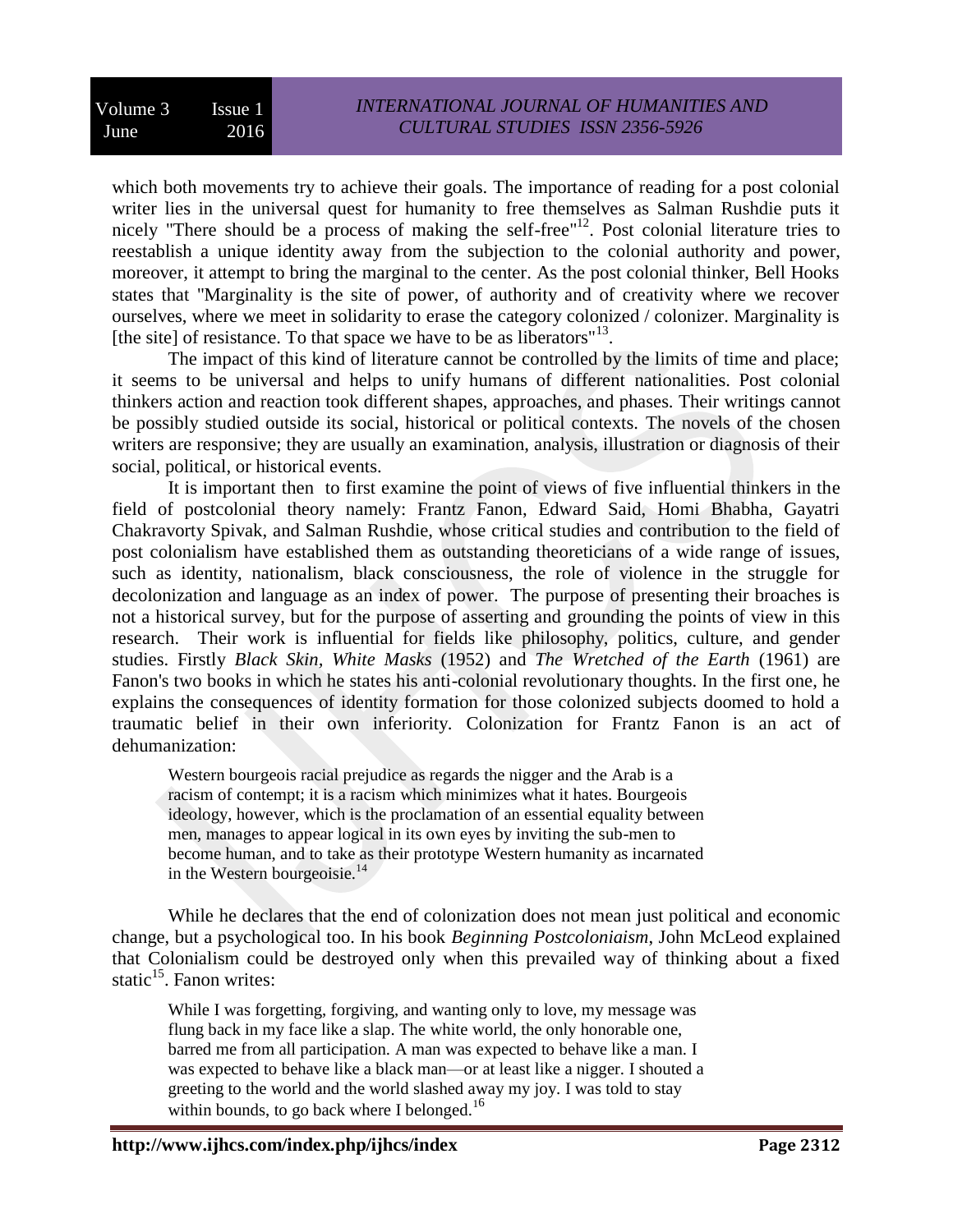Identity is successfully challenged, and this explanation strengthened my point of view about the internal colonialization and they possibility to defy it too.

Secondly, Said's contribution to the theory and practice of decolonialization and resistance to hegemony is global. Bill Ashcroft, Gareth Griffiths and Helen Tiffin, *The Empire Writes Back.* He has investigated the paradoxical nature of identity in an increasingly migratory and globalized world. Edward Said also clarifies in his famous book *Orientalism* (1978) the nature of such cultural discourse:

I believe it needs to be made clear about cultural discourse and exchange within a culture that what is commonly circulated by it is not "truth" but representation. It hardly needs to be demonstrated again that language itself is a highly organized and encoded system, which employs many devices to express, indicate, exchange messages and information, represent, and so forth. In any instance of the least written language, there is no such thing as a delivered presence, but a re-presence, or representation.<sup>17</sup>

Also in his path breaking book, Orientalism, he refers to the sum of the West's representation of the Orient. In the introduction to Orientalism, he stresses that the orient has been fundamental in defining the West.

The Orient is not only adjacent to Europe; it is also the place of Europe's greatest and richest and oldest colonies, the source of its civilizations and languages, its cultural contestant, and one of its deepest and most recurring images of the Other. In addition, the Orient has helped to define Europe (or the West) as its contrasting image, idea, personality, experience. Yet none of this Orient is merely imaginative. The Orient is an integral part of European *material* civilization and culture. Orientalism expresses and represents that part culturally and even ideologically as a mode of discourse with supporting institutions, vocabulary, scholarship, imagery, doctrines, even colonial bureaucracies and colonial styles.<sup>18</sup>

Thirdly, Homi K. Bhabha's cultural theory and postcolonial criticism whose work develops a set of challenging concepts that are central to postcolonial theory such as hybridity, mimicy, difference, and ambivalence. 'Ambivalence' is a term adapted into colonial discourse theory by Bhabha; it describes the complex mix of attraction and repulsion that characterizes the relationship between colonizers and colonized. Ambivalence disrupts the clear-cut authority of colonial domination because it disturbs the simple relationship between colonizers and colonized. Ambivalence is therefore an unwelcome aspect of colonial discourse for the colonizer. The problem for colonial discourse is that it wants to produce compliant subjects who reproduce its assumptions, habits and values – that is, 'mimic' the colonizer. But instead it produces ambivalent subjects whose mimicry is never very far from mockery.<sup>19</sup> Bhabha describes mimicry as "one of the most elusive and effective strategies of colonial power and knowledge"<sup>20</sup> 'Mimic men' are those figures who learn to act like English but do not look like English nor are accepted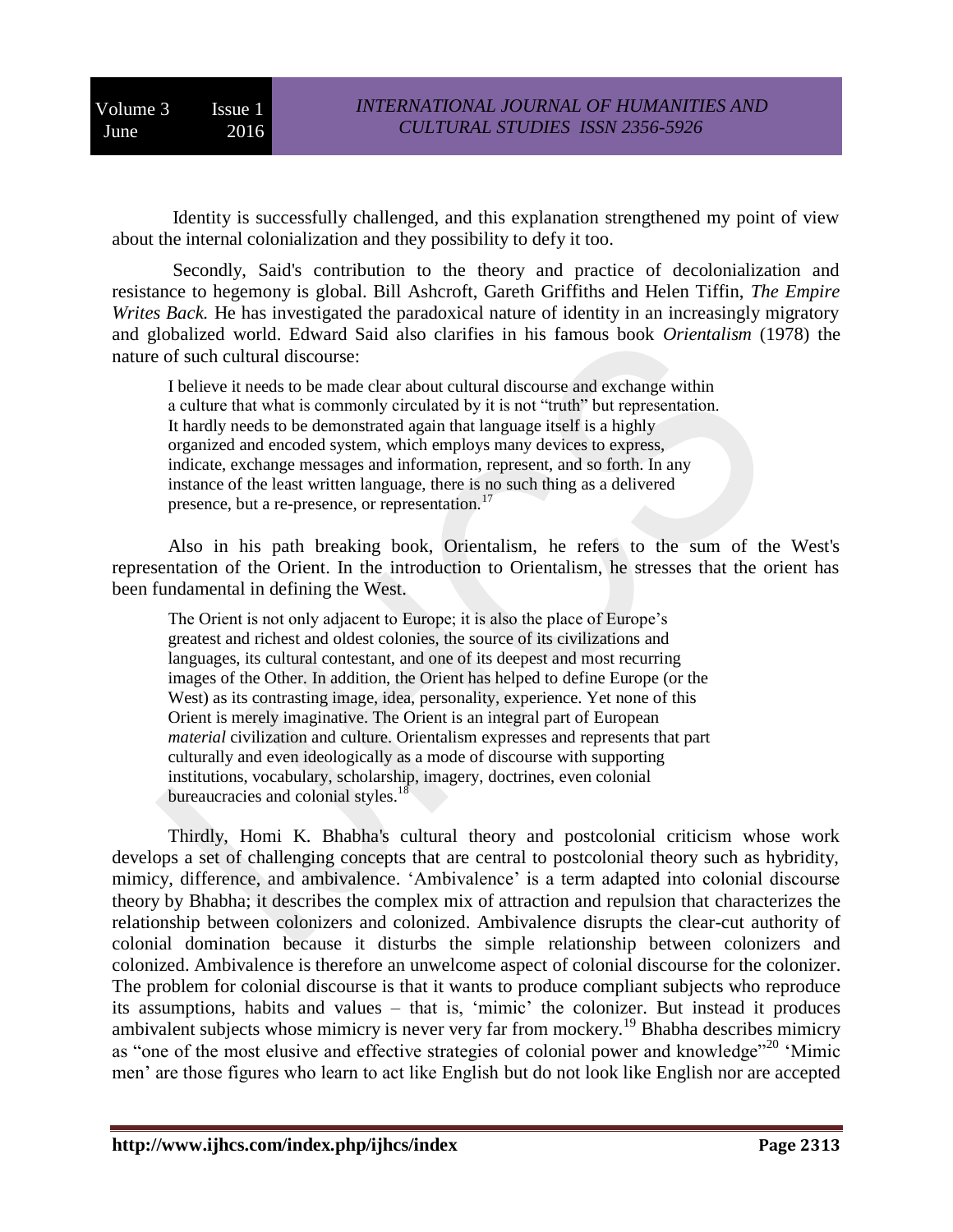as such.<sup>21</sup> As Bhabha puts it, "to be Anglicized is *emphatically* not to be English."<sup>22</sup>In his famous book, *The Location of Culture,* Bhabha views that:

[T]he problem of cultural interaction emerges only at the significatory boundaries of cultures, where meanings and values are (mis)read or signs are misappropriated. Culture only emerges as a problem, or a problematic, at the point at which there is a loss of meaning in the contestation and articulation of everyday life, between classes, genders, races, nations… The concept of cultural difference focuses on the problem of the ambivalence of cultural authority: the attempt to dominate in the name of a cultural supremacy which is itself produced only in the moment of differentiation.<sup>23</sup>

The importance of presenting the points of view of those four writers lies in their describing the ways in which colonized people have resisted the power of colonizer. The ideas of this influential thinker are inspiring about colonialism. Instead of seeing colonialism as something locked in the past, Bhabha shows how its histories and cultures constantly intrude on the present. He shifts Said's perspective; he argues that the construction of a representation for the colonizer is by no means straightforward. Robert J.C. Young, *White Mythologies*. In his book *Location of Culture*, Bhabha describes the complex mix of attraction and repulsion that characterizes the relationship between the colonized and the colonizer<sup>24</sup>.

The fourth significant contribution to the field of postcolonialism is of Gayatri Spivak (1942). Together with Said and Bhabha, Spivak made up what Robert Young describes as 'the Holy Trinity' of postcolonial critics who have achieved the greatest eminence in the female subaltern more particularly. She insisted on the role of literature in the production of cultural representation and how it should not be ignored. Spivak inflects postcolonial studies with a feminist agenda. Her greatness in the postcolonial studies lies in its universal claim to speak for all women, regardless of differences in class, religion, culture, language or nationality*.* Her persistent criticism of Western feminism for her failure to be decolonized set a fertile ground for postcolonial female writers like Khedairi and Roy in this research<sup>25</sup>

[Gayatri Chakravorty Spivak](https://en.wikipedia.org/wiki/Gayatri_Chakravorty_Spivak) writes about women rights. She claims that "the relationship between women and silence can be plotted by women themselves; race and class differences are subsumed under that charge<sup> $26$ </sup>. She has written of the source of her inspiration, and has translated Mahasweta Devi's short stories into English and published *Imaginary Maps* in which she explains:

I have always believed that the real history is made by ordinary people. I constantly come across the reappearance, in various forms, of folklore, ballads, myths and legends, carried by ordinary people across generations. ... The reason and inspiration for my writing are those people who are exploited and used, and yet do not accept defeat. For me, the endless source of ingredients for writing is in these amazingly noble, suffering human beings. Why should I look for my raw material elsewhere, once I have started knowing them? Sometimes it seems to me that my writing is really their doing.<sup>27</sup>

Last but not least comes the fifth postcolonial critic Salman Rushdie who stresses the role of the internal colonialization, and who puts it this way: "the language, like so much else in the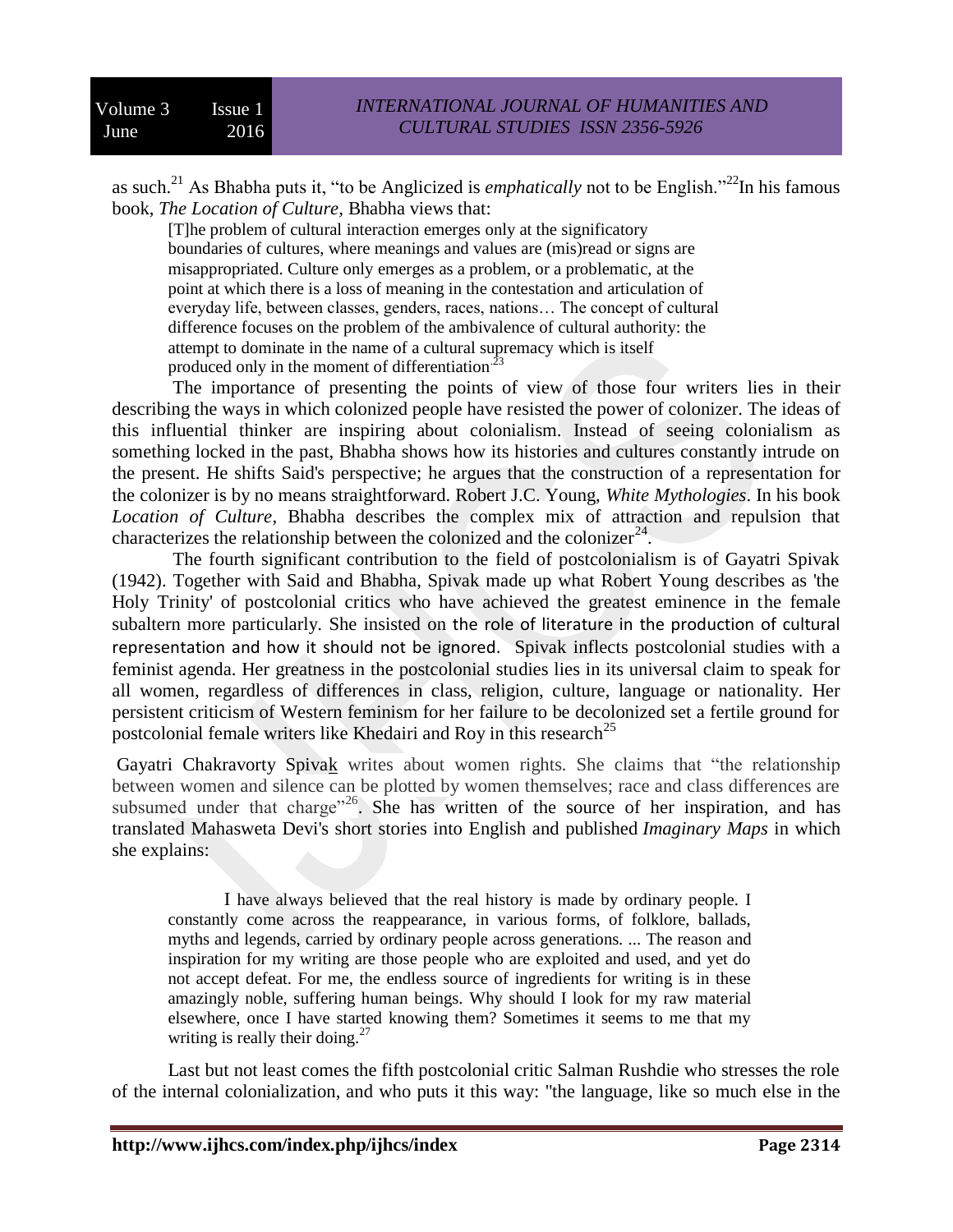colonies, needs to be decolonized, to be remade in other image<sup>28</sup>. Freedom from colonialism must include the change in the minds, a challenge to the dominant way of seeing for both the colonized and the colonizing nations. He claims that there is a need to re-examine our received assumptions of what we have been taught as 'natural' or 'true'. In his book *Imaginary Homelands*, he states that "Sometimes we feel we straddle two cultures; at other times, that we fall between two stools<sup>"29</sup>. Rushdie creates a new diaspora identity in which the migrants are free from the concept belonging. Thus they are able to see life in a different way from anybody else, which gives them greater insight and perspective for both their home culture and their host culture in their life where they make use of their diaspora identity. He has given a profound vision and viewpoint about man's need of recycling his self and re-establish an alternative for his lose.

And here it is important to refer to the Kenyan novelist Ngugi WA Thiong'o's point of view who claims that language dose not just passively reflect reality; it also goes a long way towards creating a person understands of their world, and it houses the values by which we live our lives. In in his famous book, *Decolonising the Mind: The Politics of Language in African Literature*, he explains that:

Language as communication and as culture is then products of each other… Language carries culture, and culture carries, particularly through orature and literature, the entire body of values by which we come to perceive ourselves and our place in the world. How people perceive themselves affects how they look at their culture, at their politics and at the social production of wealth, at their entire politics and at the social production of wealth, at the entire relationship to nature and other human beings. Language is thus inseparable from ourselves as a community of human beings with a specific form and character, a specific history, a specific relationship to the world.<sup>30</sup>

Ngugi recognized the dangerous role of language and assimilates it as weapons in the process of colonialization. He investigated the double effect of colonial phase of imperialism as consisting of knowing how to kill with efficiency and to heal with the same art.

[T]he night of the sword and the bullet was followed by the morning of the chalk and 'the blackboard. The physical violence of the battlefield was followed by the psychological violence of the' classroom. But where the former was visibly brutal, the latter was visibly gentle… In my view language was the most important vehicle through which that power fascinated and held the soul prisoner.. The bullet was the means of the physical subjugation. Language was the means of the spiritual subjugation.<sup>31</sup>

Thus, language has become a process of overturning the dominance of the Empire from the colonies. If colonialism involves colonizing the mind, then resistance to it requires, in Ngugi's phrase, 'decolonizing the mind'. Overturning colonialism is not just about handing land back to its dispossessed people, returning power to those who were once ruled by Empire. It is also a process of overturning the dominant ways of seeing the world, and representing reality in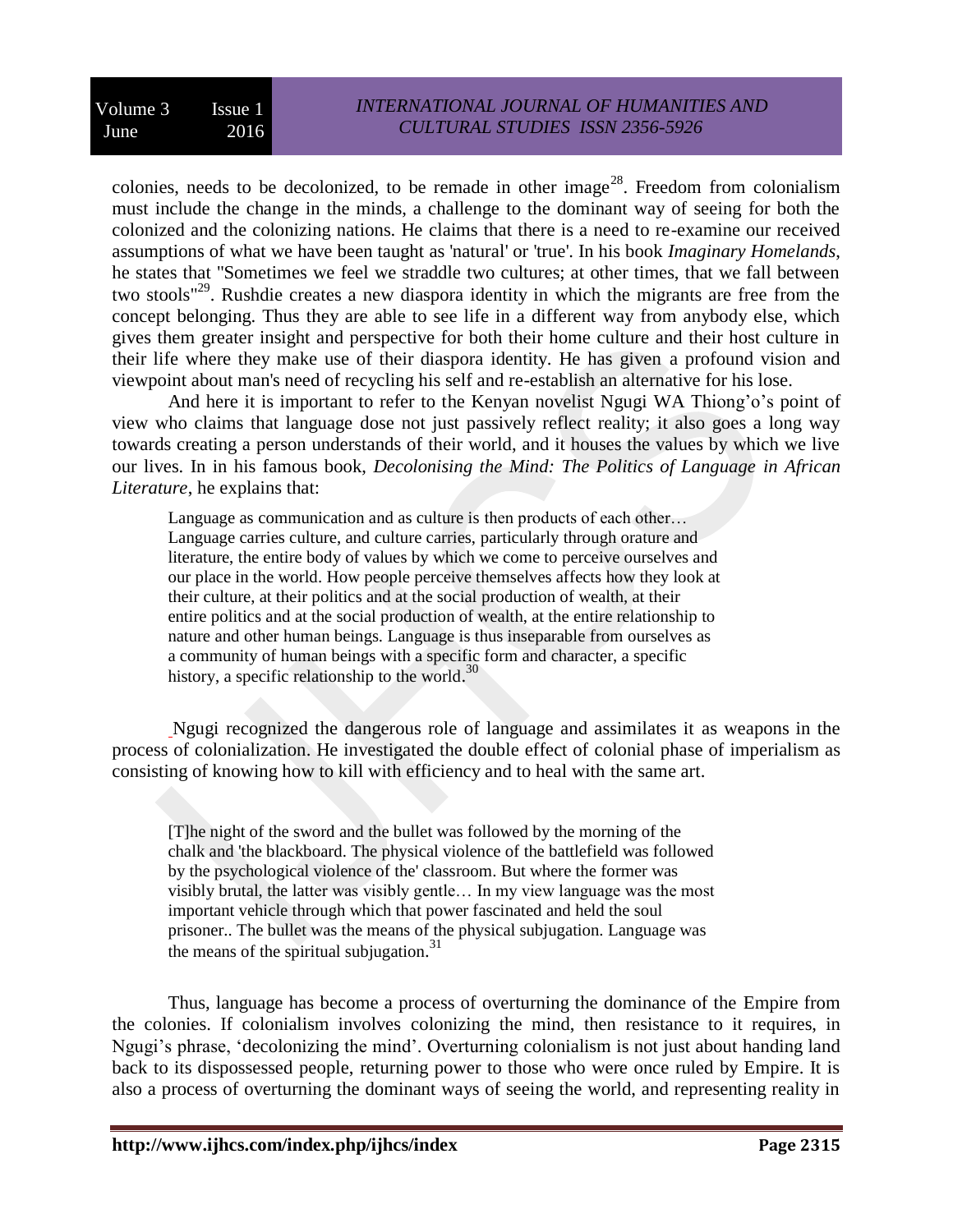ways which do not replicate colonialist values.<sup>32</sup> The Indian postcolonial critic and novelist Salman Rushdie puts it this way: "The language, like so much else in the colonies, needs to be decolonized, to be remade in other images." $33\frac{33}{100}$  Thus, freedom from colonialism comes not just from the signing of declarations of independence and the lowering and rising of flags. There must also be a change in the minds, a challenge to the dominant way of seeing. This is a challenge to both, the colonized and the colonizing nations. Indeed, in order to challenge the colonial order of things, there is a need to re-examine our received assumptions of what we have been taught as 'natural' or 'true'. People from all parts of the empire need to refuse the dominant languages of power that have divided them into master and slave, if progression needs to be achieved.<sup>34</sup>

The central addition I am intending to present here is the positive cultural changes have been taking place in the new postcolonial and multicultural policies that encourage the formation and assertion of transcultural identity and cultural diversity. In the words of Bhabha, it "gives rise to something different, something new and unrecognizable, a new area of negotiation of meaning and representation<sup>35</sup>. Postcolonial critics argue that achieving a hybrid in-between identity in the course of life time is a privilege to the subject identity rather than being a weakness.

Michael Ondaatje, Ahdaf Suoeif, Arundhati Roy's Rahel, Betool Khudairi's and are five of the prominent postmodern writers who share more common attributes apart from their mutual background as poets. All explore similar motifs, such as romantic love, migration and representation of history. These recurring motifs serve a function of blurring the line between literary genres of realism and traditional historical narratives. The motif of romantic healing power of love runs in all selected works, embedded within the narrative structure.

Michael Ondaatje's The English Patient is a post colonial novel in the sense that it gives the voice for those who are historically silenced resistance the colonial power. His experience of migration from Sri Lanka to England as a child was traumatic in the serving of filial connection and re adjustment to a new environment but he feels that he has gained strength from affiliation with extended family and community in his new space. Post colonial intellectual like Homi K. Bhabha, Edward Said and Gayatri Spivak perceive the position of the migrant intellectual as being able to straddle more than one culture and attain a vantage point which enables enhanced perception of the complexities of those areas "having "more flexible position than those remaining in their own national situation.... more able to be critical of both cultures<sup> $36$ </sup>

Michael Ondaatje's attempt to defy colonialism through asserting a transcultural identity in the postcolonial world is a focal point, he believes that: "We are deformed by nation-states"<sup>37</sup>, and exclaimed: "Erase the family name! Erase nations!" <sup>38</sup>. From Kip's point of view nations are but a surface phenomenon: "the cultural gaps and oppositions run much deeper and are far more fundamental. And he is right: we are formed and deformed by cultures, and so the fundamental outcry should have been 'Erase cultures!' It is immediately apparent that this is self-defeating: "This outcry carries its own deconstruction in itself: without culture, human life on this planet is unthinkable<sup>",39</sup>

In his novel, *The English Patient*, Ondaatje shows genius exploration of transcultural identity and the quest for cultural adaptation. Internal colonialization is skillful criticized through poetic, lyrical, and musical style. His work is marked by vivid detail and sensuous imagery interweaved with memories and photographs. Imbric asserts Ondaatje's masterly in rewriting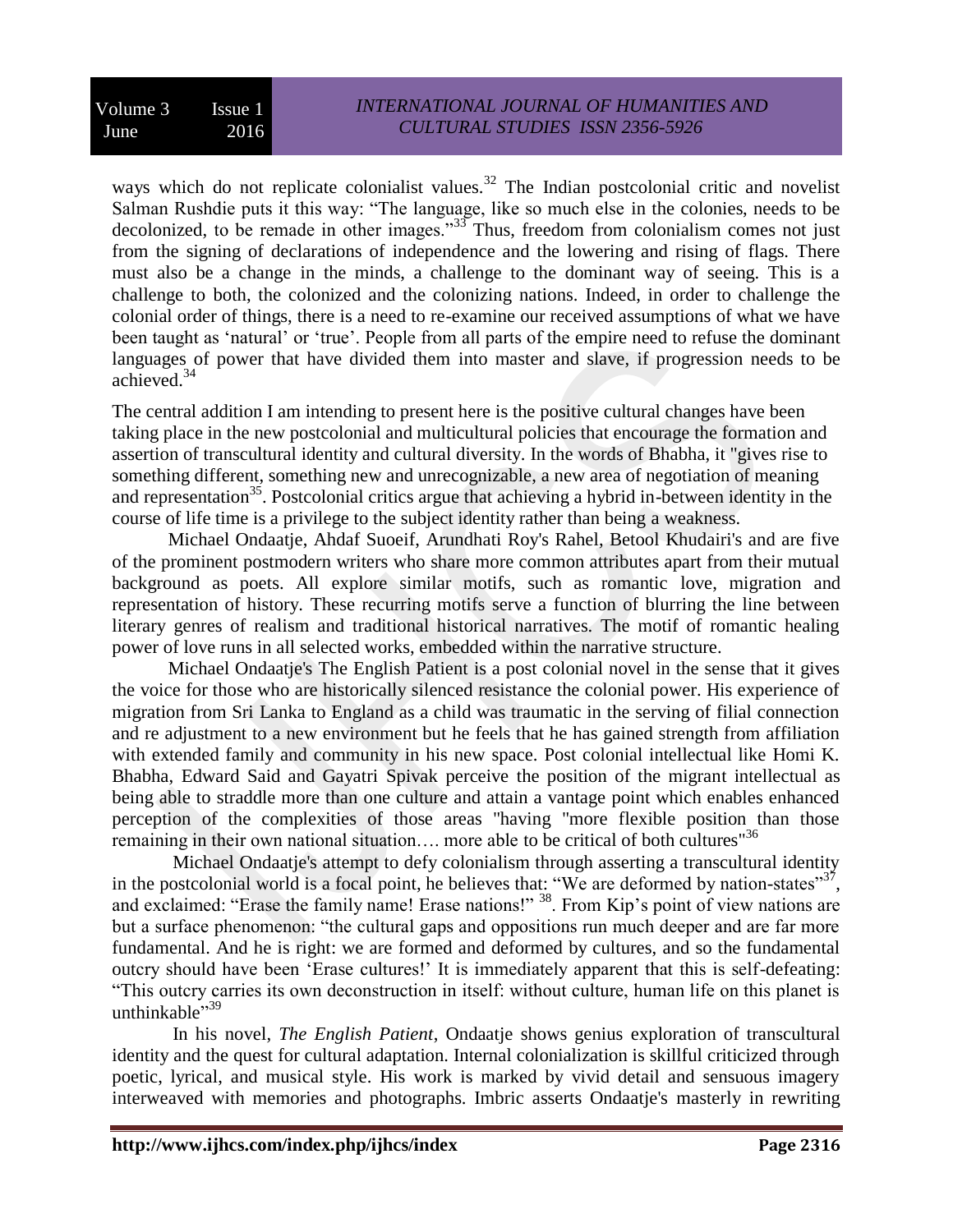history "post-colonialism and postmodernism as features used to present the notion of multiculturalism in the novel, offering to the reader new facets of a world believed to be already fully experienced"<sup>40</sup>.

The novel is designed to illustrate an internationalism, a blurring of literal and imaginary boundaries. The contemporary man, weather from the East or West, has to learn to become, in Ondaatje's words, "unconscious of his ancestry"<sup>41</sup>. In Ondaatje's The English Patient, the blackness of Ondaatje's burnt protagonist stands for many things; he seems to simultaneously embody the dying empires and the ailing humanity, black and white. The characters' temptation to suppress the other to preserve the self is symptomatic of the tension prevalent in today's world. If we can recognize the strangeness in us and the intimacy of the other, then these patterns of perception instead of being shattered can be subjectively connected: "Tenderness towards the unknown and the anonymous, which was a tenderness to the self $r^{42}$ 

Ondaatje's characters belong to an era of paradoxes, that is, in order to keep peace, "we are either running away from or running towards a war<sup>343</sup>, which means that nobody can escape anywhere, people born in one place and choosing to live in another, "fighting to get back or get away from their homelands all their lives" <sup>44</sup>. Faced with the crucial question of "where and what is home, they become mapmakers of a different sort, building "imaginary homelands" by superimposing the memory of their native lands on the history of their dreamlands. East meets West in this brilliant work of art. Ondaatje denies the hypocrisy of all social bonds and affirms that "(w)e become vain with the name we own"<sup>46</sup>

The second writer is Ahdaf Suoeif who seems to have no personal history of opposition or rejection of English, she grew up in both Egyptian and English environments. Although she does see the specific danger of being to present the only Egyptian woman writing in English, a foreign language and also the language of colonial occupation, yet writing in English allows her to keep a certain distance between her needs as a writer and her "nationalistic". Suoeif proves to be quintessentially Egyptian. Though she keeps moving between Egypt and England in her own life and writings, her main concerns are with her native country. The defense of the cause of women or what the Tunisian sociologist Mahmoud Dhaouadi calls the "other under developed", <sup>47</sup>. She is considered to be of prime importance to the development of Egypt.

Ahdaf Suoeif 's Map of Love biggest surprise lies in the author's ability to convey an Arab point of view so successfully and sympathetically to a western audience transporting the reader into two different world in two different time periods, Ahdaf Suoeif provides fascinating insights into British and Egyptian cultures unlike any other post colonial writer, Ahdaf emphasizes the importance of the beauty and history of the Arab people (the colonized) on the expense of the colonizing (the British) who claim that they were there for help and salvation. She states the truths and causes behind the Western interest in the Arab lands as the following in her novel:

Put simply, the East holds two attractions for Europe:

1- An Economic attraction: Europe needs materials for its industries, markets for its products and jobs for its men. In the Arab lands it has found all three. 2- A Religious, Historical, Romantic attraction to the land of the Scriptures, of the Ancients, and of Fable. $48$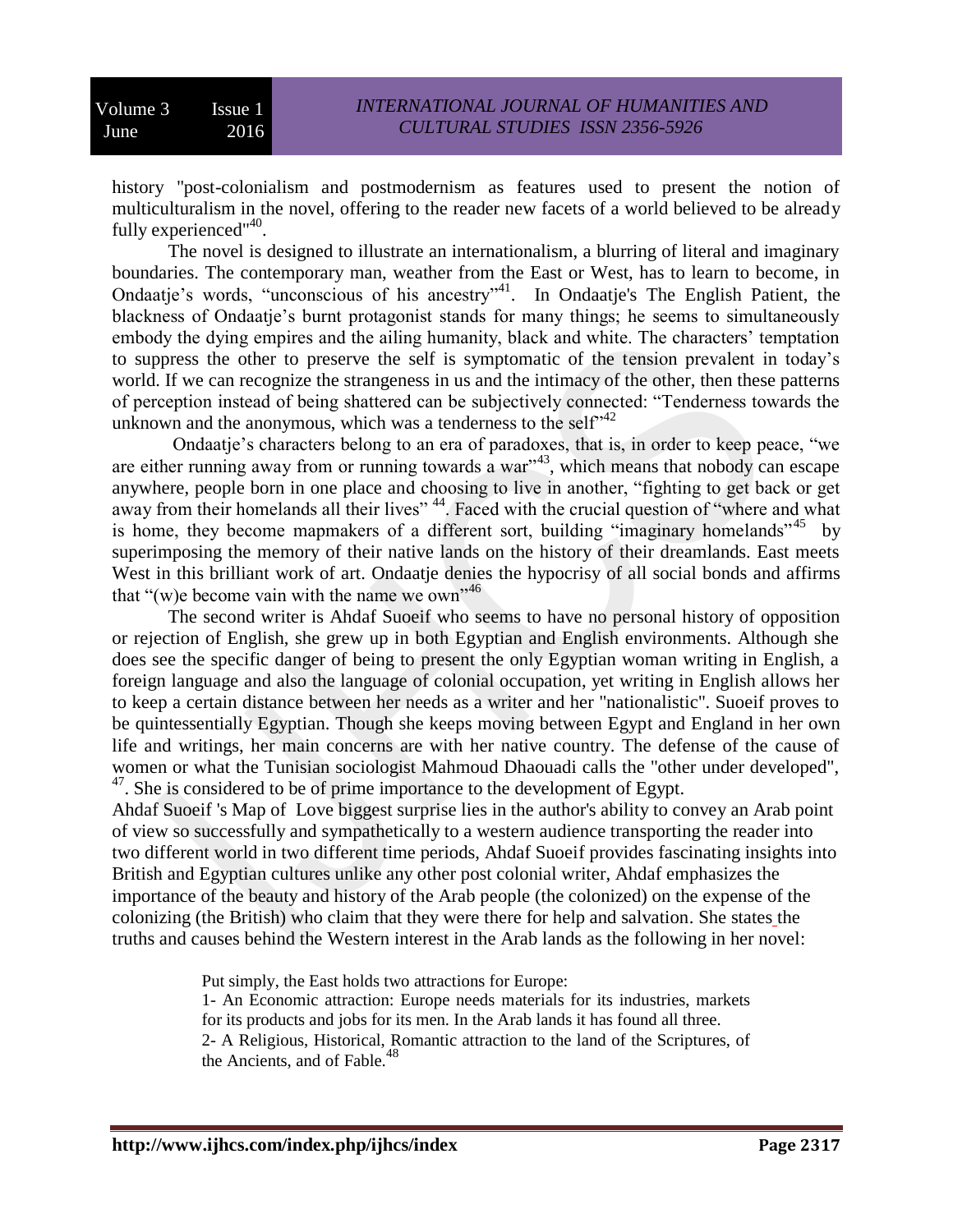Suoeif delves deep in the beautiful minds of those Egyptian great politician, thinkers, artist, lawyers, religious, heroic figures who paved the way for free Egypt, she never consider Egypt as a background for a literary work that focuses on telling about the heroism of the westerners. She insisted on restricting the role of the colonizer and never find an advantage associated with it. Even Anna winter born the only English heroin sided with the colonized people. She spares no effort in enabling them to regain their destiny. The focal point in this novel lies in its dealing with West and East, as two complementary entities. Suoeif cleverly represented with high craft through a feminine communion between four female protagonists. As a hybrid novel, *The Map of Love* plays an important role in conveying the Arabic culture via an English linguistic background to Western readers as well as Arab readers, and this has given birth to an interesting interculturality. Layla's suggestive quotation sums up the whole matter here:

If there are elements of Western Culture in us, they have been absorbed through visiting your countries, learning in your institutions and opening ourselves to your culture. There we have been free to choose those elements that most suited our own history, our traditions and aspirations – that is the legitimate commerce of humanity.

Our only hope now – and it is a small one – lies in a unity of conscience between the people of the world for whom this phrase itself would carry any meaning. It is difficult to see the means by which such a unity can be effected. But it is in its support that these words are written.<sup>49</sup>

 Moreover; Souief's intention through the title is to show that love is possible and acts genuinely to knit together cultures and families, despite the divisiveness of government, corporate and military interests.

As Ondaatje and Suoeif view point about the healing power of love, Arundhati: Roy in *God of small things* begins and ends with the acknowledgement that the love laws can be broken, because love must be "posited" through simple human interaction.. All three writers share the same interest in history. Roy believes that big things are only possible of small things. She believes in Michel Foucault statement "Because we make ourselves, we can also unmake and remake ourselves<sup>"50</sup> she helps to establish the ever changing role of a colonized woman in post colonial literature. She has an incredible intellect, though she is a product of post colonial society, yet she decides not to let it shape her and in this she defies the movement altogether. Rahel personifies Roy's power to trans pass borders of family, postcolonial oppression and gender. Unlike her twin brother Estha who accepts the fate that been chosen for him, Rahel dares to challenge all obstacles. She is strong willed, independent and never sees herself as a victim. Roy embraces her heritage and her feminist points of view as well as the concept of woman versus man which expertly illustrates as she juxtaposes Rahel and Estha.

The literary women of the postcolonial movement are all affected in different ways, but the qualities that define them as women helps to tie them together. Their determined independent and strong willed peace of mind perpetuated their culture despite Imperialistic power and women of their stature have helped to would subculture out of communities and form new concept of views about feminism from dust. While the postcolonial movement has had a great impact of the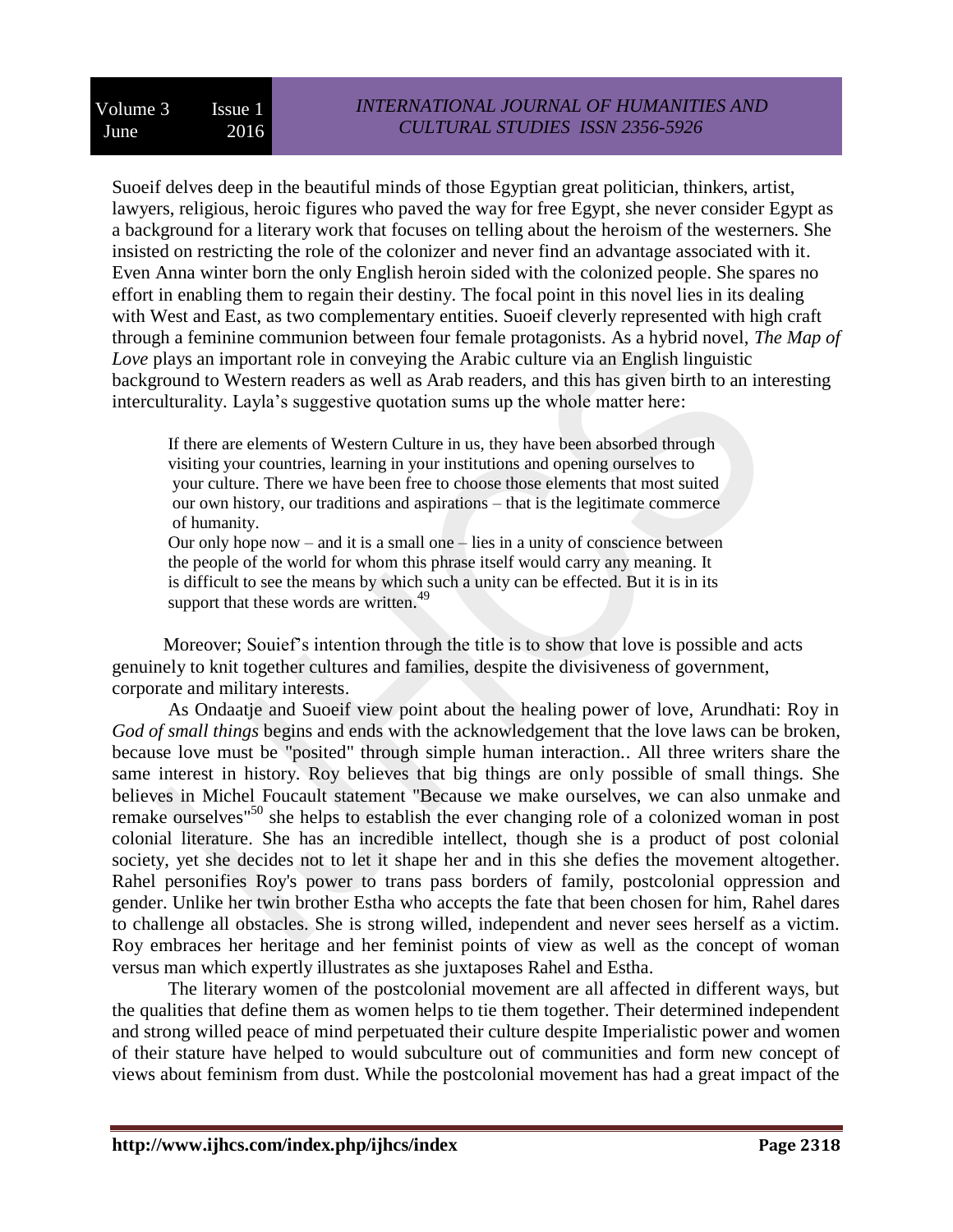women of each culture, the strong female perspective has helped to shape the ever-changing and radical world of today.

Ondaatje's novel *The English Patient*, in which he shows regret to the colonized nations for their submission and ignorance. He offers the reader a chance for self-recognition and recovery, 'acceptance of 'other', and bridging of cultural gulfs'. He gives more emphasis to retelling the history of post-colonized nations and those marginalized people whose voices being suppressed by those in power. While Khudairi ascribed the misfortune of her characters to their wrong choice before marriage in her novel *The Sky so Close* and from the beginning and not to the differences between the two nations they belong to. Finally yet importantly, Roy's point of view about looking beyond borders of the postcolonial oppression is undispensable. In her only one published novel *God of Small Things*, she fostered the birth of a culture via oppression. Though she herself was a product of a post-colonized society, yet she decides not to yield to it or let it shape her.

Betool Khudairi's novel: *A Sky So Close*, focuses on the clash of cultures and traditions between the Occident and the Orient represented by the British mother and the Iraqi father and its effect on the life and identity of the protagonist. It discusses the idea of 'hybrid identity' and the absence of the sense of belonging. The unnamed narrator suffers identity crises both in the traditional Iraqi countryside where she is raised and at the westernized "School of Music and Ballet" in Baghdad that her mother insists she attends. Then comes the outbreak of the war, which compels her to move with her mother to England, where her most pointed heartaches await. *A Sky So Close* is a close look into the clash between East and West and into the soul of a person formed by two cultures yet fully accepted by neither. The house represents a microcosm of the east-meets-west battle, a tiny and personal war that, in this story, has no clear winner The narrator finds herself torn between the two worlds and constantly pulled first in one direction then in another The parent's dialogue on this critical issue reflects the cultural gap between the two:

- The girl will be spoiled!

- But the schools out here are so deprived. I want my daughter to learn languages, dancing, and socialization. I'm not asking for much.

- Dancing and socializing, not asking for much! But one day, she may pay too high a price for your decision.

- I won't let her go to a primitive school!

- Don't you realize, woman, that we're now in the Arab, Islamic world, and she and I are Muslims? This education, which you are calling "arts," could damage her future prospects.

- It would be better than damaging her morale in your local girls' schools. She's showing promise and talent. Why do you want to keep her in isolation? Isn't it bad enough that she mixed with that Gypsy girl and those illiterate fools who spend the whole day running around in

that disgusting farm?

- Woman, you're talking about a culture you don't understand. I've warned you about the differences we'd face in raising her. I know what I'm talking about, why don't you listen to me?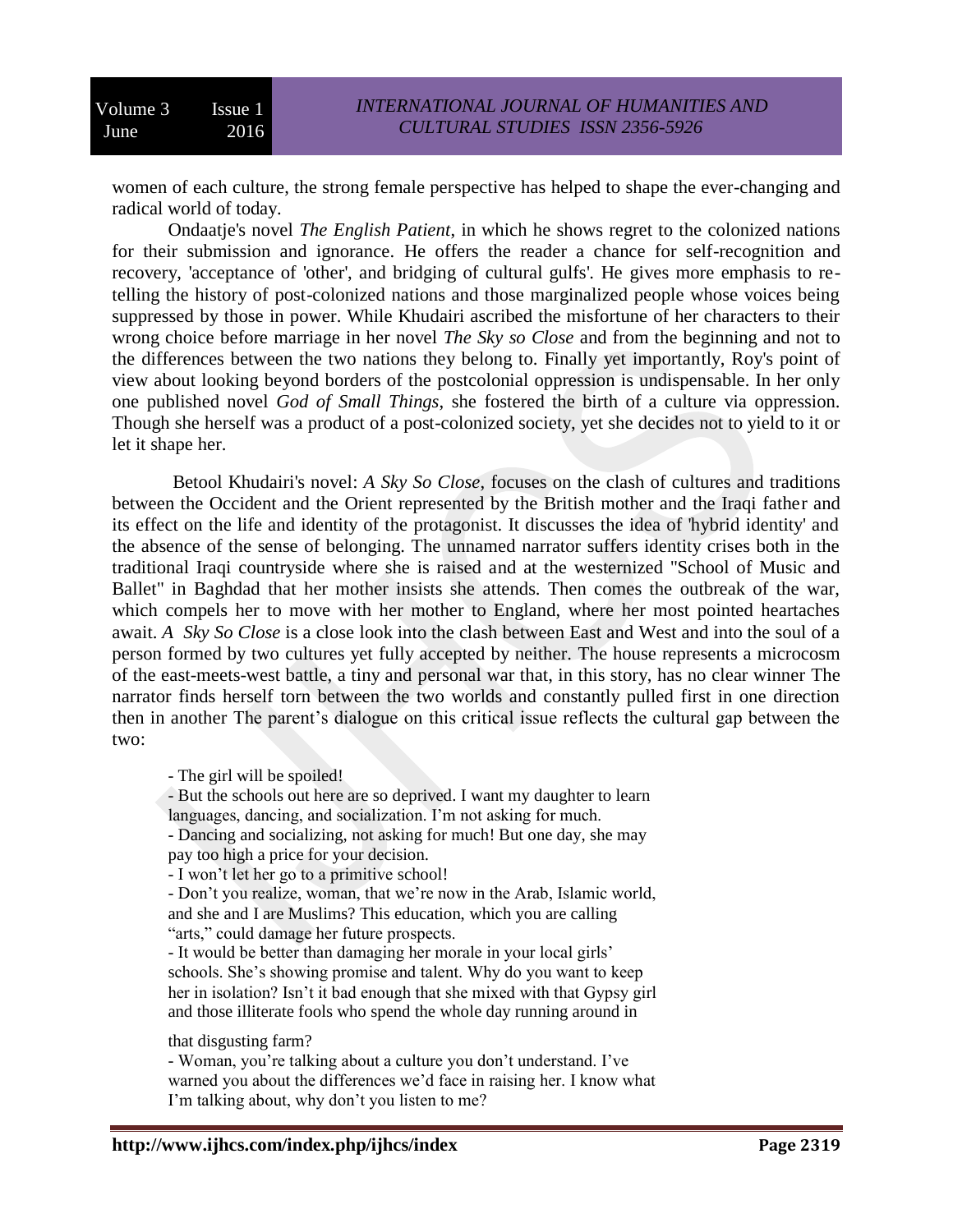- I listened to you in the past, that's why we didn't send her to nursery school at the age of four like the other children, because we're so far away from civilization. But now I'm sick of this isolated village and primitive people…

- Woman, let her mingle with the peasants' traditions, there's no harm in that. Let her bond with the land, with the people and their animals, the way we are raised. For God's sake, let her see what you can't see!(9-  $10^{51}$ 

In her life and "Instead of fighting the differences", Khedairi makes use of every single incidence happen, she" tried to mesh and to benefit from both cultures. One learns from experience and with time you learn how to make the most out of it. In the end, it is about bridging between cultures rather than denying them."<sup>52</sup> the narrator dedicated her efforts for this merit:

In spite of your conflicting plans, you were unable to stop my mother from sending me to that school. And she in turn was unable to convince you to forbid me from going to the farm. Your disagreement allowed me to mingle with both worlds. Just like our house, which was in itself two worlds.<sup>53</sup>

Then comes the turn for Arundhati Roy's novel *God of small things* which begins and ends with the acknowledgement that the love laws can be broker, because love must be "posited" through simple human interaction. All three writers share the same interest in history. Roy believes that big things are only possible of small things. She believes in Michel Foucault statement "Because we make ourselves, we can also unmake and remake ourselves" she helps to establish the ever-changing role of a colonized woman in postcolonial literature. Her rebellion or her "quest for self-identity", as Tirthankar Chanda points out is "an attempt at repossessing, renaming, reknowing the world"<sup>54</sup>. She has incredible intellect, though she is a product of postcolonial society, yet she decides not to let it shape her and in this she defies the movement altogether. Rahel personifies Roy's power to trespass borders of family, postcolonial oppression and gender Some believe that boundaries are made to be broken, that lines are meant to be crossed while others believe that we should " not move an ancient boundary stone set up by [our] forefathers" (Proverbs 22:28). Everywhere we look, we come across a moral boundary that we at least think we should not cross, but cross nonetheless. "As ye sow, ye shall reap" is a familiar proverb we have all heard at one point in our lives<sup>55</sup> (Roy 31). But is it true? Do we really get what we deserve? And if so, who then decides what is right and wrong? Who draws the line? Who sets the boundary? In Arundhati Roy's The God of Small Things, most of the characters cross a moral boundary, we see boundaries that are accommodated, confronted and even shattered. Unlike her twin brother Estha who accepts the fate that been chosen for him, Rahel dares to challenge all obstacles. She is strong willed, independent and never sees herself as a victim. Roy embraces her heritage and her feminist points of view as well as the concept of woman versus man, which expertly illustrates as she juxtaposes Rahel and Estha. Roy's image of rebellion has regained her right to be an "Indian woman", with the end of colonialism. Amitabh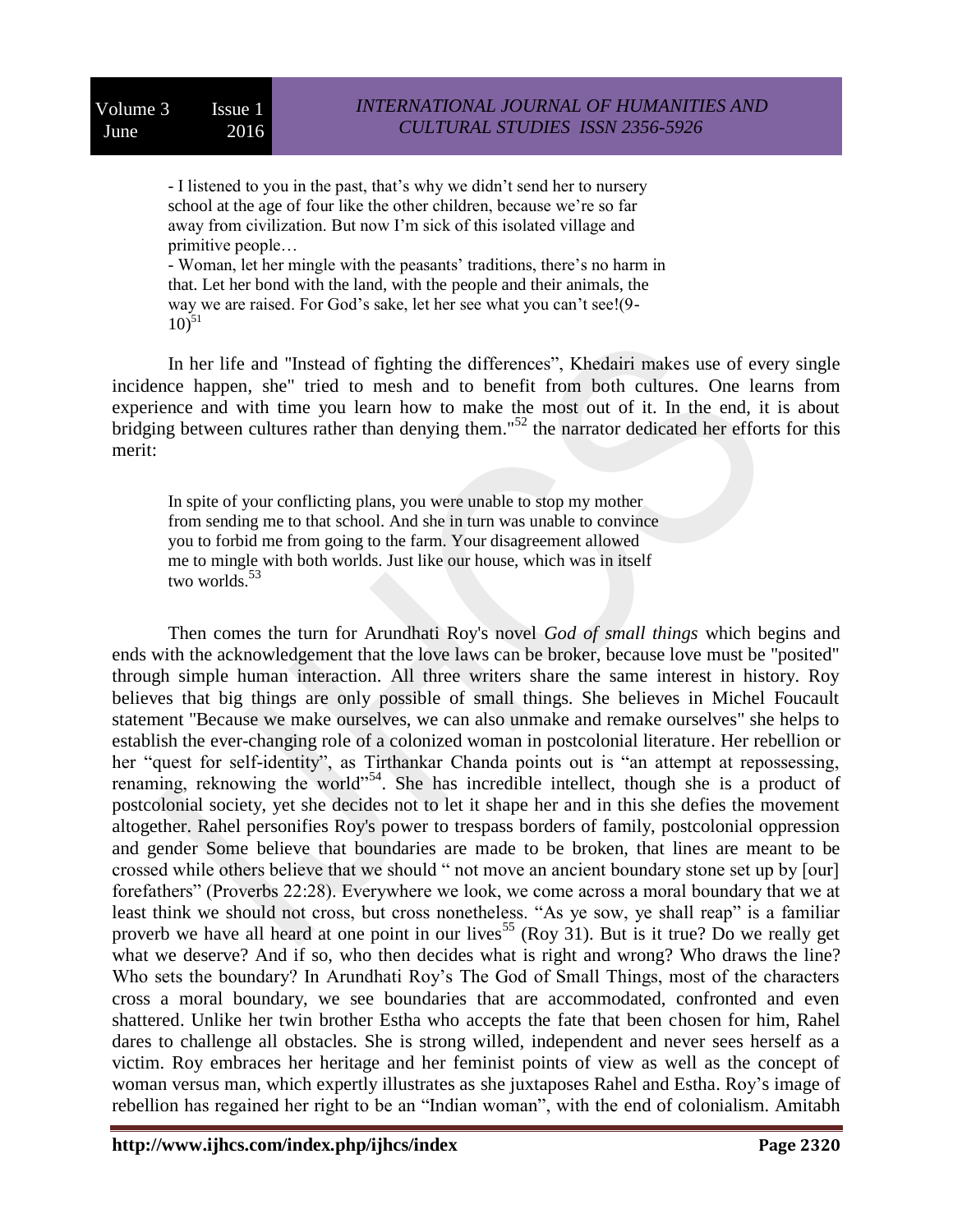Roy asserts this point of view stating that "Ammu… is the rebel who represents the defiance of the present [neo-colonial] state of society from educated[though marginalized and proleterianized], passionate and thinking women. She stands for those women who are aspiring for freedom and equality. This section of women is challenging traditional [pre-colonial] ideas and conventions. The hopes for the [post-colonial] future lie with this section only."<sup>56</sup> Ammu as a subaltern/woman resists oppressive and repressive social and political structures. Though she does not succeed in bringing about any tangible change, yet she puts up a brave fight for realizing her dreams. Although her act of resistance against oppression is not aiming at working for others, but her action contribute to the change in and around her.

### **Conclusion**

Investigating the points of view of the four writers and the five influential thinkers provides many ways through which coloniased people would resist the different powers of any colonizer. They set their ai ms to unlock the issue of identity and free the nations from their past prison of colonialization. This is the core of this research; the complex doubling in the colonial archive has continued relevance that becomes more obvious in the recent years. The quest for cultural adaptation and transcultural identity is essential in a world seemingly polarized and divided into discrete cultures. The division is due to cultural differences rather than political.

The research proves the global motifs of the chosen writers who shares the same way of dealing with love, re writing history, and reestablishing the identity of a post colonized nation. The literary figures of the postcolonial movement are affected in different ways, but the qualities that define them as culturally shocked people, helps to tie them together. Their determined independence and strong willed peace of mind perpetuated their culture despite the power of the colonizer.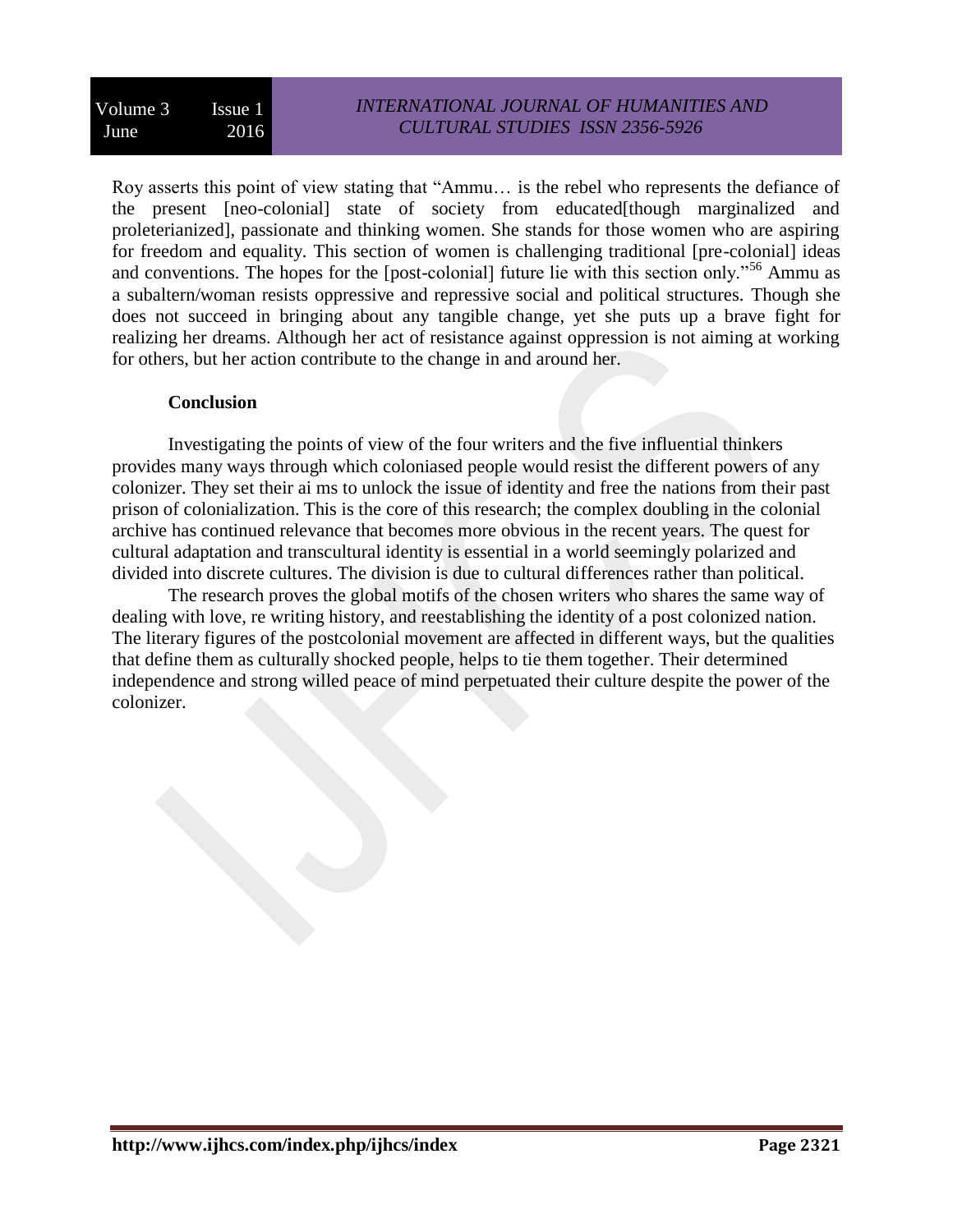#### **--------------------------------------------------------------------------------------------- Notes**

 $^1$  John McLeod, Beginning Postcolonialism, (New Delhi: Viva Books, 2010), p.2.

 $2$ Bill Ashcroft, Gareth Griffiths and Helen Tiffin, The Post-colonial Studies, (London:

Routledge, 2007), p.170

<sup>3</sup> New World Encyclopedia, 'Colonialism', (URL: http://www.newworldencyclopedia.org/entry/colonialism), accessed March1, 2016.

<sup>4</sup> Edward W. Said, Culture & Imperialism, (London: Vintage, 1994), p.8.

<sup>5</sup> "Identity in Literature", Questia, (URL: http://www.questia.com/library/literature/literary-themes-and-topics/identity-inliterature), accessed June 27, 2016.

6 Stuart Hall, "Cultural Identity and Diaspora", (URL: www.unipa.it/~michele.cometa/hall\_cultural\_identity.pdf ), accessed June 20, 2016.

<sup>7</sup> Robert Young, *Colonial Desire: Hybridity in Theory, Culture and Race.* (London and New York: Routledge, 1995).

 $^8$  The review of Francesco Loriggio, professor of Italian Language and Comparative Literature at Carleton University in Ottawa, Shakespeare? È il nome d'arte di John Florio in "Quaderni d'Italianistica" (Official Journal of the Canadian Society of Italian Studies), Volume XXX, N. 1. 2009, pp. 198-200.

<sup>9</sup>Arianna Dagnino *"*Transcultural Writers and Novels in the Age of Global Mobility",Purdue University Press.West Lafayette,Indiana,2015.

<sup>10</sup> Edward W. Said, *Orientalism*, (New York: Vintage Books, 1979), p.39-40.

<sup>11</sup> Iain Chambers and Lidia Curti, *The Post-colonial Ouestion*, (London: Routledge,1996

 $12$  Lieutenant E.Justin Ruben, 'The Decolonisation of English Language in Salman Rushdie's *Midnight Children*', (*International Journal of English and Literature*, vol2, issue1, 2012), p.1.

 $13$  Choosing the Margin as a Space of Radical Openness' from Yearnings Race, Gender and Cultural Politics (1989 ) https://sachafrey.files.wordpress.com/2009/11/choosing-the-margin-asa-space-of-radical-openness-ss-3301. Accessed at Sep. 8, 2016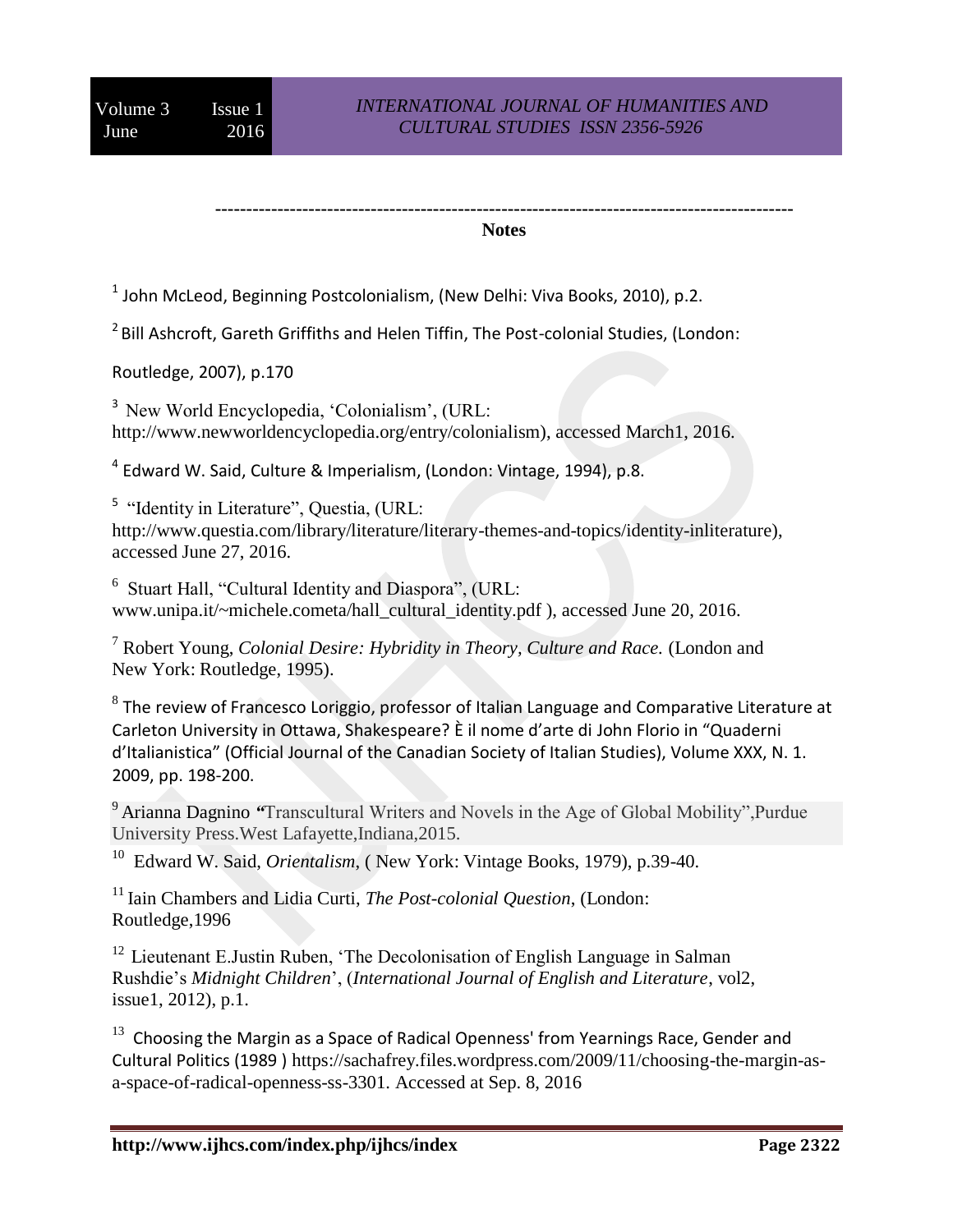<sup>14</sup> Robert J.C. Young, White Mythologies, (London: Routledge, 2004), p.180.

<sup>15</sup> John McLeod, Beginning Postcolonialism, (New Delhi: Viva Books, 2010)

<sup>16</sup> Frantz Fanon, Black skins, White Masks, (London: Grove Press, 2008), p.86.

<sup>17</sup> Edward W. Said, Orientalism, ( New York: Vintage Books, 1979), p.39-40.

 $^{18}$  Ibid.

<sup>19</sup> Ashcroft, The Post-colonial Studies, p.10

 $20$  Bhabha.P.85.

 $^{21}$  Mcleod, P.54

 $22$  Bhabha.P.87

 $^{23}$  Ibid.P.34

 $^{24}$  Ibid.

<sup>25</sup> Gayatri Chakravorty Spivak, 'Can the Subaltern Speak?', The *Postcolonial Studies*

*Reader*, (London: Routledge, 2004

 $26$  Nelson, Carry and Lawrence Grossberg (eds). Marxism and the Interpretation of Culture.London: Macmillian,1988.P.28

 $27$  Bardhan, Kalpana (1990). Of Women, Outcastes, Peasants, and Rebels: A Selection of Bengali Short Stories. University of California Press. p. 24. ISBN 9780520067141.

<sup>28</sup> Lieutenant E.Justin Ruben, 'The Decolonisation of English Language in Salman

Rushdie's *Midnight Children*', (*International Journal of English and Literature*, vol2,

issue1, 2012), p.1.

 $29$  Ibid.

<sup>30</sup> Ngugi wa Thiong'o, *Decolonising the Mind*, (Zimbabwe: Zimbabwe Publishing

House, 1981), p.16.

<sup>31</sup> *Ibid.*, p.9

 $32$  Ibid.

<sup>33</sup> Lieutenant E.Justin Ruben, 'The Decolonisation of English Language in Salman Rushdie's *Midnight Children*', (*International Journal of English and Literature*, vol2,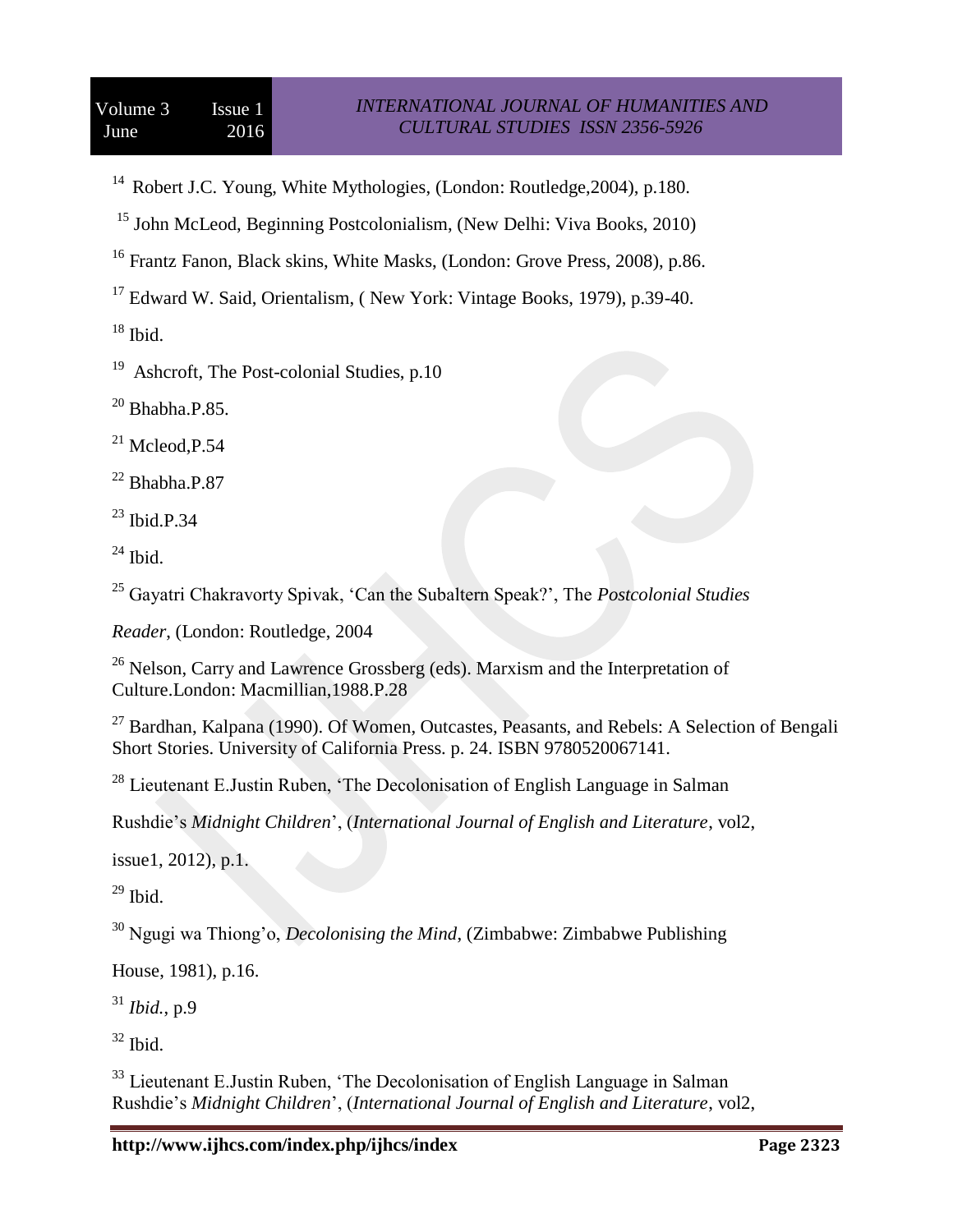issue1, 2012

<sup>34</sup> Ibid

<sup>35</sup> Homi Bhabha, "The Third Space. Interview with Homi Bhabha", Interviewed by:

Jonathan Rutherford, In: Ders. (Hg): Identity: Community, Culture, Difference.

1990.(London: Lawrence and Wishart, 207-221), p.208-209.

<sup>36</sup> Edward W. Said, Culture & Imperialism, (London: Vintage, 1994

<sup>37</sup> The English Patient. London: Bloomsbury, 1992.P.138

<sup>38</sup> Ibid.P.139

<sup>39</sup> (Michael Ondaatje's "In the Skin of a Lion" and Multiculturalism)] [Author: Dragana Imbric] published on (August, 2010)

https://www.amazon.com/s?ie=UTF8&page=1&rh=n%3A283155%2Cp\_27%3ADragana%20Im bric. Accessed at Sep. 8, 2016

 $40$  Ibid.

<sup>41</sup> The English Patient. London: Bloomsbury, 1992.P.41

<sup>42</sup> The English Patient. London: Bloomsbury, 1992. P.49

<sup>43</sup> The English Patient. London: Bloomsbury, 1992.P.93

<sup>44</sup> The English Patient. London: Bloomsbury, 1992.P.176

<sup>45</sup> Salman Rushdie "Imaginary Homelands". http://www. philosophy.ucsc.edu/newsevents/colloquia.../**Rushdie**1992**ImaginaryHomelands**.pdf. Accessed at Sep. 8, 2016

<sup>46</sup> The English Patient. London: Bloomsbury, 1992.P.142

<sup>47</sup> Mahmoud Dhaouadi "Concetual and theoretical Frames for north Africa Socio-Psycholinguistics"

http://www.crisaps.org/newsletter/backissue/Mahmoud%20Dhaouadi\_summer2004.pdf. Accessed at Sep. 8, 2016

48 Ahdaf Soueif, *The Map of Love*, (Great Britain: Bloomsbury, 2000), p.481. All subsequent references to the novel will be taken from this edition.

<sup>49</sup> Ibid.p.484.

<sup>50</sup> 'Complicity and resistance: Women in Arundhati Roy's *The God of Small Things*,' Golam Gaus Al- Quaderi and Muhammad Saiful Islam *JPCS* Vol 2 No 4, December 2011.and also see Roy,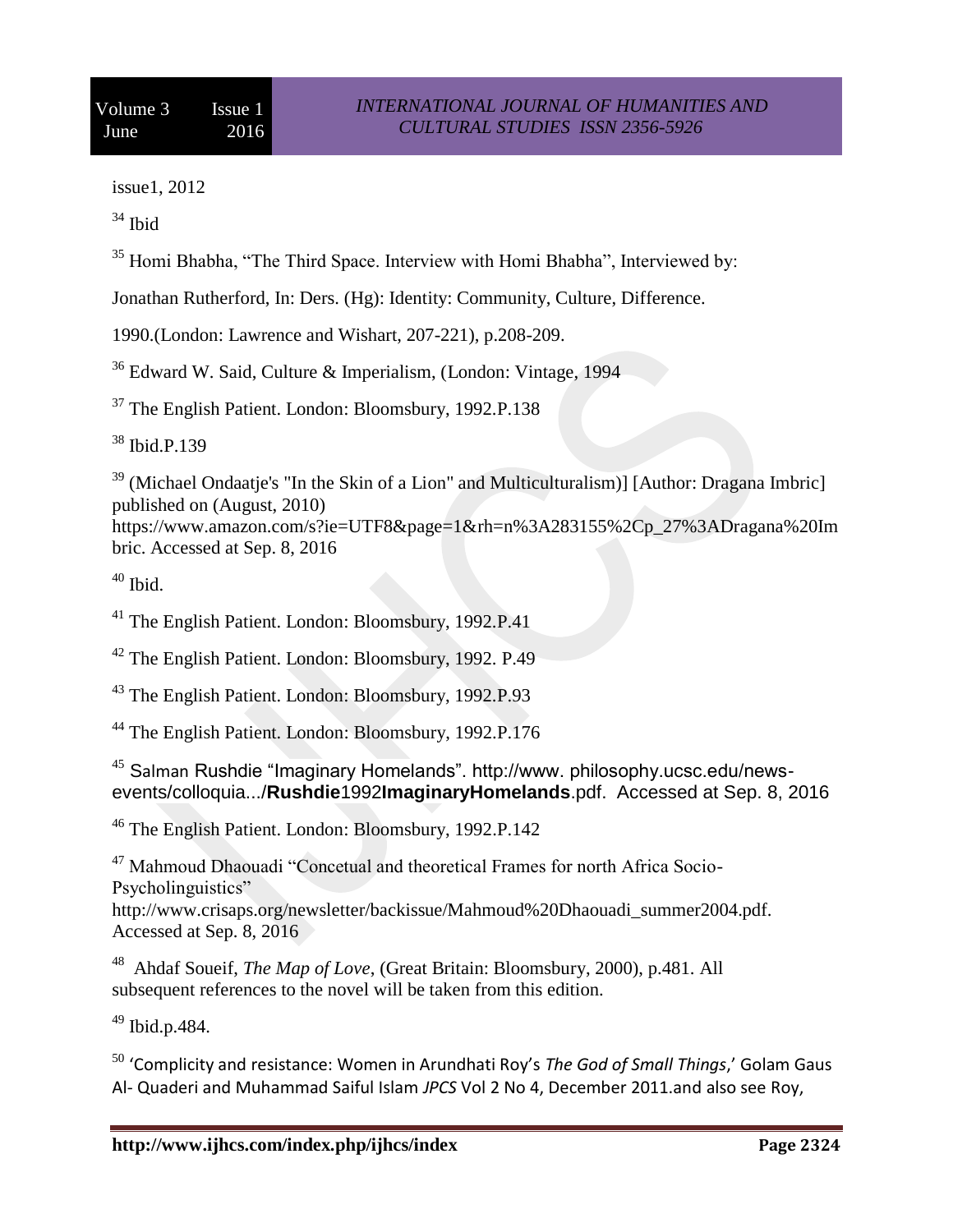Amitabh (2005).*The God of Small Things : A novel of social commitment*. New Delhi, India: Atlantic Publishers and Distributors.P.77-78

<sup>51</sup> Betool Khedairi, *A Sky so Close*, Trans. Dr.Muhayman Jamil, ( Anchor Books, 2001), p.(9-10). All subsequent references to the novel will be taken from this edition.

 $52$  Rana Safadi, "Betool Khedairi & Her World of Words", Interview, Mediterranean

Cultural Website, (URL:http://www.betoolkhedairi.com/press\_en4.htm), accessed

January 16, 2015.

<sup>53</sup> Khedairi.P11

<sup>54</sup> Roy, Arundhati (1997). The God of Small Things. New Delhi, India: IndiaInk.p.40

<sup>55</sup> Ibid.P.31

<sup>56</sup> Roy, Amitabh (2005).The God of Small Things : A novel of social commitment. New Delhi, India: Atlantic Publishers and Distributors.P.77-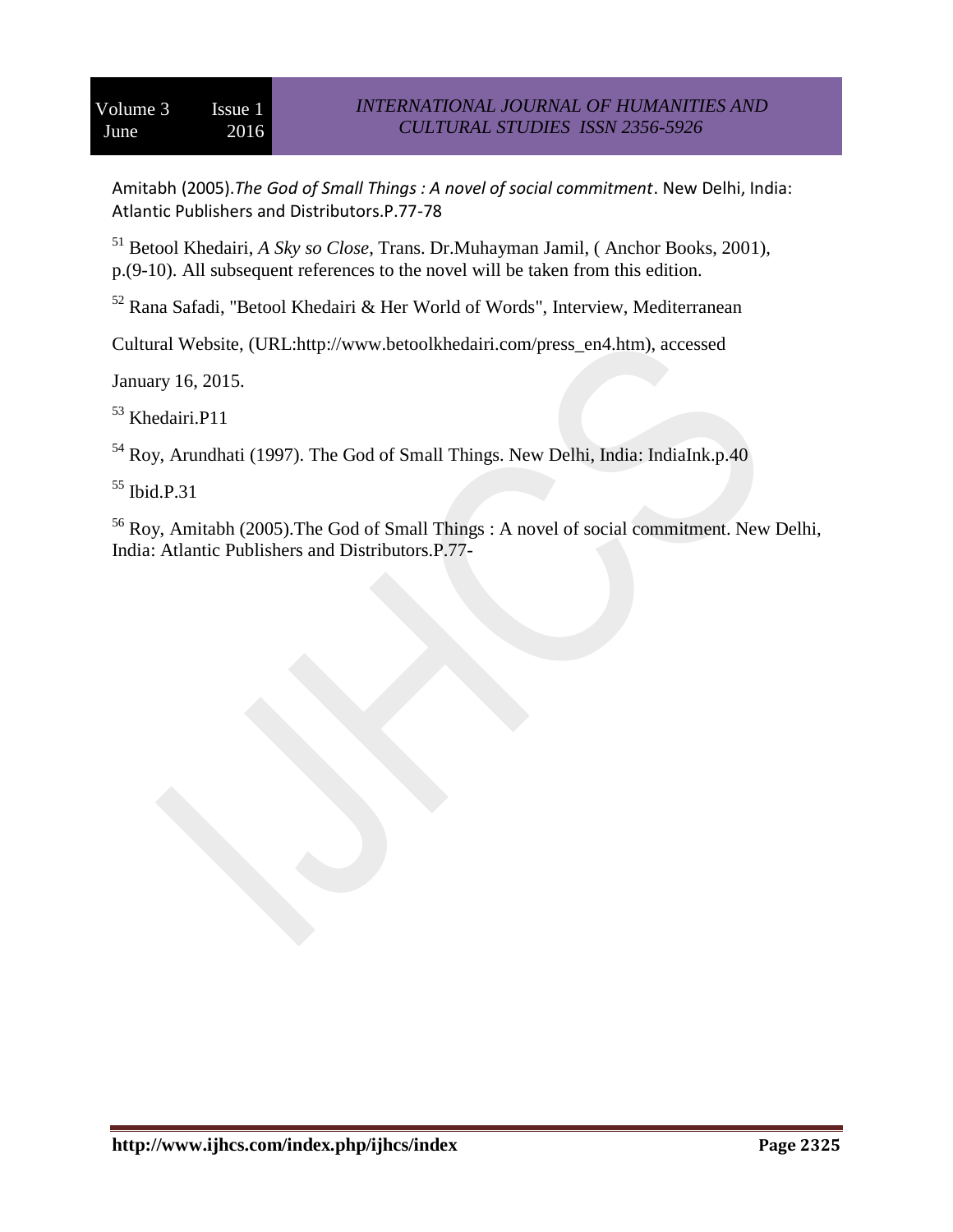## **Bibliography**

- "Brief Introduction to post colonial Theory". 2012.
- "Two Writers Speak about their Work: Talks held at the Africa Centre in November 1999." Transcribed by Mureen Ofili.
- "Identity in Literature", Questia, (URL:http://www.questia.com/library/literature/literarythemes-and-topics/identity-inliterature),accessed June 27, 2013.
- Abdul Allah, Najim PhD., In comparative Literature: Introductions for Application. Osama House for publishing. Amman, Jordan 2001. Translated from Arabic.
- Anupama Rao, "Introduction: Caste, gender and Indian Feminism."ed. Anupama Rao (New Delhi: kali for women & women unlimited, 2003).
- Bhabha, Homi K. *The location of Culture*. New York, NY. 1994.
- Bill Ashcroft, Gareth Griffiths and Helen Tiffin, *The Post-colonial Studies*,London: Routledge,2007.
- Breton, Raymond. "Ethnicity and Race in social
- Organization: Recent Development in Canadian society." Helmes Hayes and Curtis. eds. The Vertical Mosaic Revisited. Toronto: U of Toronto P, 1998.
- Chris Weedon, Cardiff University "Key Issues in Postcolonial Feminism: A western Perspective".
- Dhaouadi, Mahmoud. Globalization of the other under development: Third World Cultural Identities. Kuala Lumpur: A.S. Noordeen, 2002.
- Ferial J.Ghazoul, *Edward Said and Critical Decolonisation*, (Egypt: The AmericanUniversity in Cairo Press, 2007.
- Frantz Fanon, *Black skins, White Masks*, (London: Grove Press, 2008.
- Gayatri Chakravorty Spivak, 'Can the Subaltern Speak?', The *Postcolonial Studies Reader*, (London: Routledge, 2004.
- Gilbert McInnis "The Struggle of Postmodernism and postcolonialism", Laval University: Canada.
- Henry Schwarz and Sangeeta Ray, *A Companion to Postcolonial Studies*, (USA:Blackwell Publishing Ltd, 2005.
- Henry Schwarz and Sangeeta Ray, *A Companion to Postcolonial Studies*, (USA:Blackwell Publishing Ltd, 2005.Stuart Hall, "Cultural Identity and Diaspora",(URL:www.unipa.it/~michele.cometa/hall\_cultural\_identity.pdf),accessed June 20, 2013.
- Hook, Bell. "Marginality as a site of resistance". 1990 and talking back: Thinking Feminism Thinking Black. Boston. Mass: South End Press 1989.
- Imbric, [Dragana.](http://www.amazon.com/s/ref=ntt_athr_dp_sr_1?ie=UTF8&field-author=Dragana+Imbric&search-alias=books&text=Dragana+Imbric&sort=relevancerank) Michael Ondaatje's "*In the Skin of a Lion*" and Multiculturalism: The Rewritten History of an Immigrant Experience Paperback – August 19, 2010 .
- J.R.Middleton and B.J.Walsh. *Truth is stranger than it used to be*, London:SPCK,1995.
- John McLeod, *Beginning Postcolonialism*, (New Delhi: Viva Books, 2010)
- Lieutenant E.Justin Ruben, 'The Decolonisation of English Language in Salman Rushdie's *Midnight Children*', (*International Journal of English and Literature*, vol2,issue1, 2012.